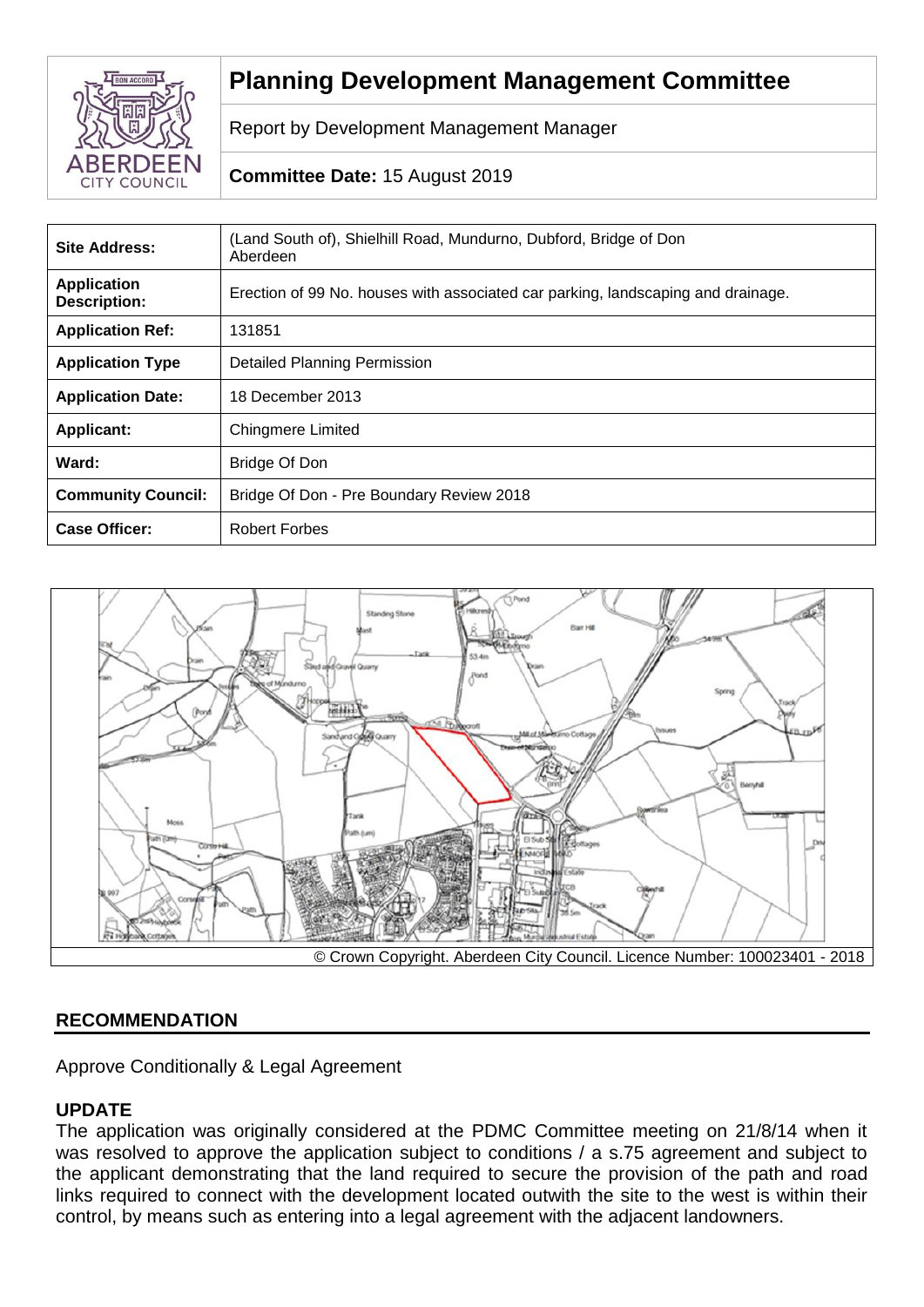Since then there have been ongoing discussions in relation to resolution of the outstanding planning issues, including strategic roads impact and developer obligation matters. Although no legal agreement has been entered into between the applicant and adjacent developers, the latter have recently indicated that they have no objection to delivery of the required pedestrian / cycle path links which would traverse their land. Therefore, it is now considered that the delivery of the link paths, which are required to ensure that the development is sustainably connected, can be addressed by means of imposition of a condition / legal obligation.

## **APPLICATION BACKGROUND**

#### **Site Description**

This 4 hectare site is located at the northern edge of the built up area of Bridge of Don and is undeveloped. It is gently undulating with a slight southerly aspect. The site drains towards the Mundurno Burn, which runs along the west and south boundaries. The site was previously used as arable farmland and contains no vegetation or landscape features protected by designation, although scrub is present along the burnside and native orchids have been recorded in the marshy grassland at the north-west and south-east corners. To the north of the site, across Shielhill Road, lies farmland and a row of detached houses. To the south, beyond an area of buffer woodland, the site is bounded by an industrial estate, with typical late 20th century suburban housing located further to the west. The western boundary is formed by the Burn of Mundurno, beyond which a major residential development is well underway.

#### **Relevant Planning History**

Outline planning permission for the residential development of the adjacent site to the west, including community facilities and improvements to an area of adjoining green belt (ref A3/1922) was refused at committee in 2003. A subsequent planning appeal claim and claim for expenses was dismissed, following a public inquiry, in October 2004. The reasons for dismissal included: contravention of structure and local plan policies; prematurity in light of pending local plan review; conflict with national policy regarding sustainable transport, including reducing the reliance on private cars; and potential adverse impact on the local and trunk road networks due to uncertainty regarding the proposed closure of Shielhill Road to vehicular traffic.

Planning permission in principle for erection of 550 dwellings on the adjacent land (which forms the main part of the OP10 allocation within the current Local Development Plan) was granted at Committee in 2013 (ref. 120723). Various companies (Scotia, Barratt and Cala) have developed / are currently developing various parts of this site, under various detailed approvals.

Detailed planning permission (ref. 121387) for erection of 191 houses on the immediately adjacent site, to the west, was granted in 2013 and is currently under construction (by Barratt). This approval indicated future access links to connect with the current application site across the Mundurno Burn, however, there is no obligation for that developer or the lead developer (Scotia) to construct such links. Neither are details of such links required to be submitted or approved, as the development approved on the OP10 site is sustainably connected southwards to existing bus services, schools and community facilities.

## **APPLICATION DESCRIPTION**

## **Description of Proposal**

Detailed planning permission is sought to erect a 'major' residential development of 99 units. A mix of dwelling types is proposed, including detached, semi-detached and terraced houses, together with associated open space, parking and roads infrastructure. The houses are of 2 storeys and of a style relatively typical of many current suburban developments in the city, with pitched roofs clad with concrete tiles and harled walls. Landscaped open space is proposed along the burn and the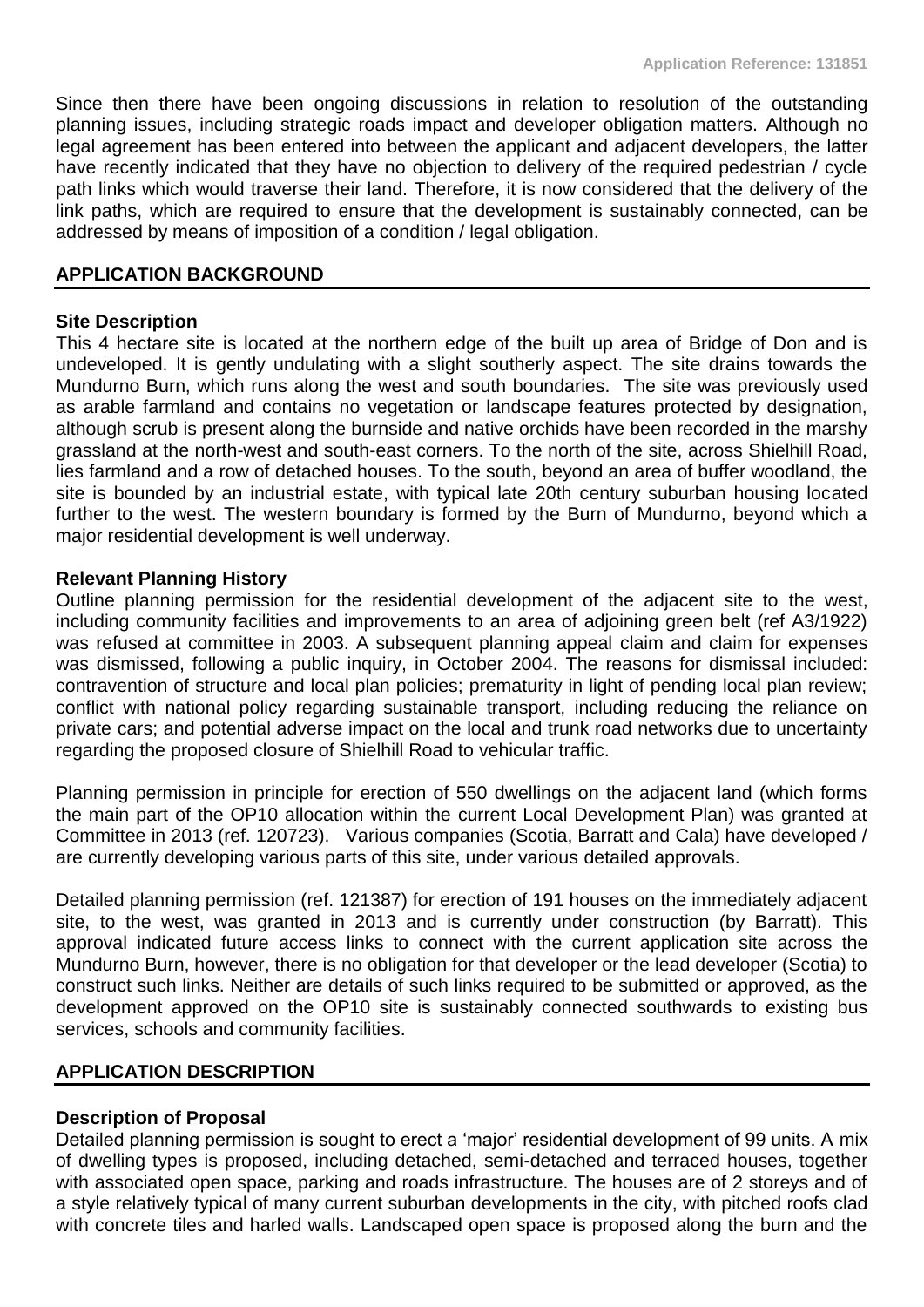northern and southern site boundaries, the latter including sustainable urban drainage features. No screen landscaping buffer is proposed along the east boundary, although a beech hedge is proposed alongside the B999.

The main access is from the B999, to the east. A path is proposed to the south, along the B999, to connect with Denmore Road. Pedestrian / cycle links are indicated to the west, to connect with adjacent housing development, across the Burn of Mundurno. These paths require development on land outwith the site boundaries, controlled by third parties, including formation of bridges over the Burn of Mundurno. A secondary access road is also indicated to provide potential emergency access from the B999.

## **Supporting Documents**

All drawings and supporting documents listed below can be viewed on the Council's website at:

[https://publicaccess.aberdeencity.gov.uk/online](https://publicaccess.aberdeencity.gov.uk/online-applications/applicationDetails.do?activeTab=documents&keyVal=ZZZY9LBZSK206)[applications/applicationDetails.do?activeTab=documents&keyVal=ZZZY9LBZSK206.](https://publicaccess.aberdeencity.gov.uk/online-applications/applicationDetails.do?activeTab=documents&keyVal=ZZZY9LBZSK206)

Design Statement; Landscape Plan; Transport Assessment; Air Quality Assessment; Flood Risk Assessment; Ecological Assessment; Drainage Layout; Noise Report; Archaeology Report; and Habitat Report

#### **Reason for Referral to Committee**

The application has been referred to the Planning Development Management Committee because The development is classed as a major application and the local Community Council object to the proposal. Accordingly, the application falls outwith the scope of the Council's Scheme of Delegation. The Committee previously resolved to grant planning permission subject to a section 75 legal obligation requiring developer obligation payments and contribution to the "Strategic Transport Fund". This resolution requires to be reviewed by members in light of the decision of the UK Supreme Court in relation to development at Elsick in Aberdeenshire.

#### **CONSULTATIONS**

**Roads Projects Team** – No objection subject to delivery of off-site path links and other works. Advise that further assessment / modelling of the potential strategic transport impact of the development undertaken for the applicant indicates that it can be accommodated on the existing network. Advise that a contribution of £54,000 is required for a proposed road improvement scheme in the vicinity at the Shielhill Road / B999 junction. No objection regarding the scale of on site car parking provision. Note that provision of acceptable links to public transport nodes is dependent on provision of off-site footpath links, via the adjacent development to the west. Advise that a drainage impact assessment (DIA) is required. Request that conditions are imposed requiring a travel plan, to provide an emergency access route and electric vehicle charging points.

**Environmental Health** – No objection, subject to implementation of noise attenuation measures, due to exposure to traffic and industrial noise.

**Developer Obligations Team** – Request on-site provision of affordable housing, and developer contributions for enhancement of primary education, community facilities, healthcare, sports and recreation and libraries. Also advise that on site core path connections are required. A total figure of £449,800 is requested.

**Operations and Protective Services (Flooding)** - Advise that full surface water drainage proposals and a drainage impact assessment are required.

**Education, Culture & Sport (Archaeology)** – No objection. Request that a condition is imposed to allow site investigation prior to development works.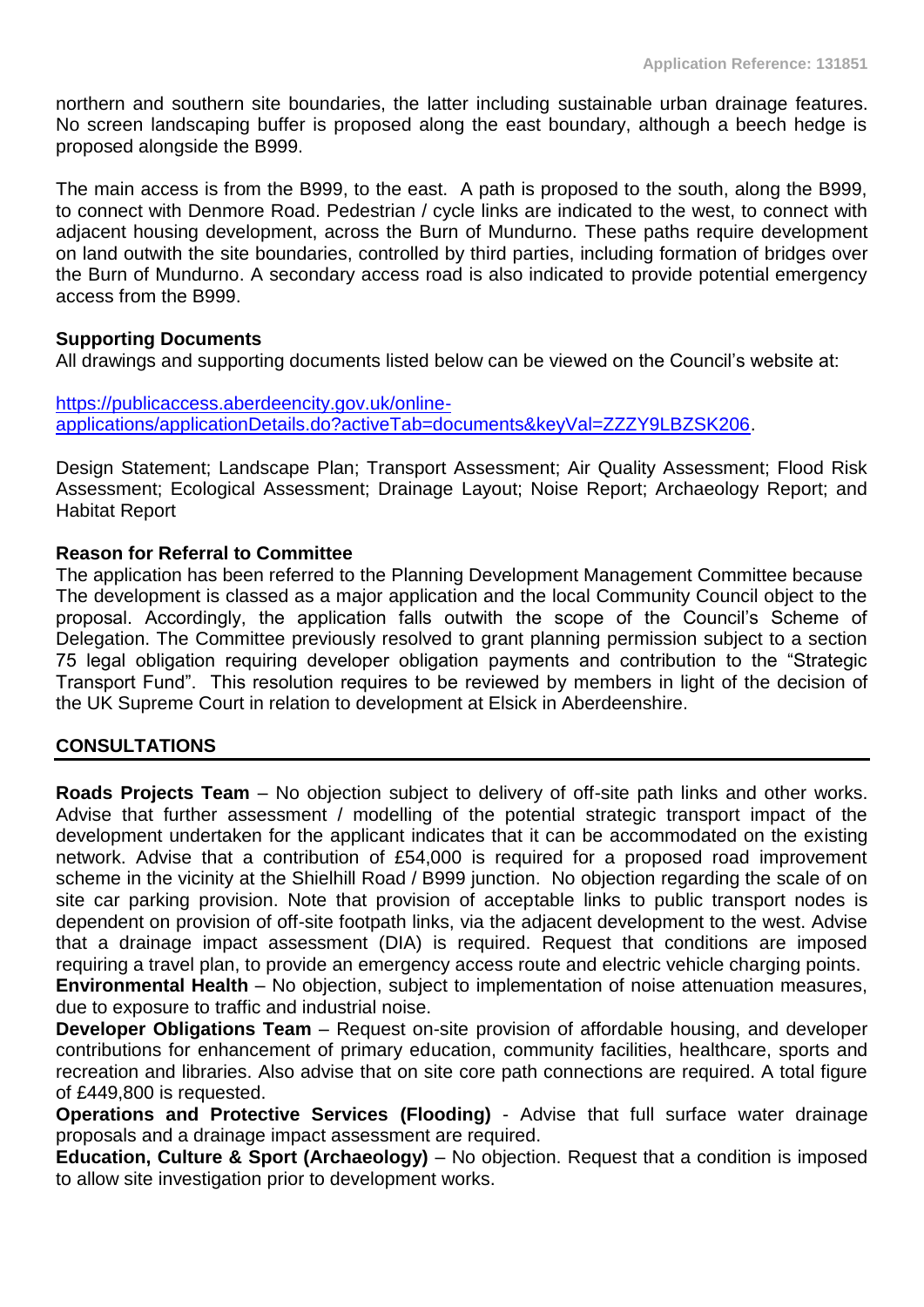**Scottish Environment Protection Agency** – No objection, subject to imposition of conditions regarding: provision of a 6m buffer strip to protect the burn-side from development; foul drainage measures; flood risk mitigation; and environmental management.

**Community Council** – Object due to: alleged inadequate on site car parking provision; the proposed reduction of the speed limit on the B999; traffic congestion; lack of provision of pavements within the site; and potential development to the north of the B999.

#### **REPRESENTATIONS**

3 letters of objection were received in 2013. The objections raised relate to the following matters –

Traffic impact / inadequate road infrastructure; disturbance during construction; giant hogweed infestation along the burn; overdevelopment of housing / lack of amenities; inadequate provision of landscaping along the northern boundary (to soften the impact on neighbouring houses).

A letter of support has been submitted on behalf of the applicant, which sets out their intentions regarding delivery of the path connections to the adjacent site.

#### **MATERIAL CONSIDERATIONS**

#### **Legislative Requirements**

Sections 25 and 37(2) of the Town and Country Planning (Scotland) Act 1997 require that where, in making any determination under the planning acts, regard is to be had to the provisions of the Development Plan and that determination shall be made in accordance with the plan, so far as material to the application unless material considerations indicate otherwise.

#### **National Planning Policy and Guidance**

The key objective of the Scottish Government is sustainable economic growth. Scottish Planning Policy 2014 (SPP) as it relates to housing and transport is of particular relevance. SPP expresses a presumption in favour of development that contributes to sustainable development. SPP regarding transport and housing is also relevant.

Designing Places / Designing Streets and PAN 44 (Fitting New Housing Development into the Landscape) are of direct relevance and emphasises the importance of good design.

#### **Aberdeen City and Shire Strategic Development Plan 2014 (SDP)**

The purpose of the SDP is to set a spatial strategy for the future development of the Aberdeen City and Shire. The general objectives of the plan are promoting economic growth and sustainable economic development which will reduce carbon dioxide production, adapting to the effects of climate change, limiting the use of non-renewable resources, encouraging population growth, maintaining and improving the region's built, natural and cultural assets, promoting sustainable communities and improving accessibility.

From the 29 March 2019, the SDP will be beyond its five-year review period. In the light of this, for proposals which are regionally or strategically significant or give rise to cross boundary issues between Aberdeen City and Aberdeenshire, the presumption in favour of development that contributes to sustainable development will be a significant material consideration in line with SPP.

The Aberdeen City Local Development Plan 2017 will continue to be the primary document against which applications are considered. The Proposed Aberdeen City & Shire SDP 2020 may also be a material consideration.

#### **Aberdeen Local Development Plan 2017 ALDP)**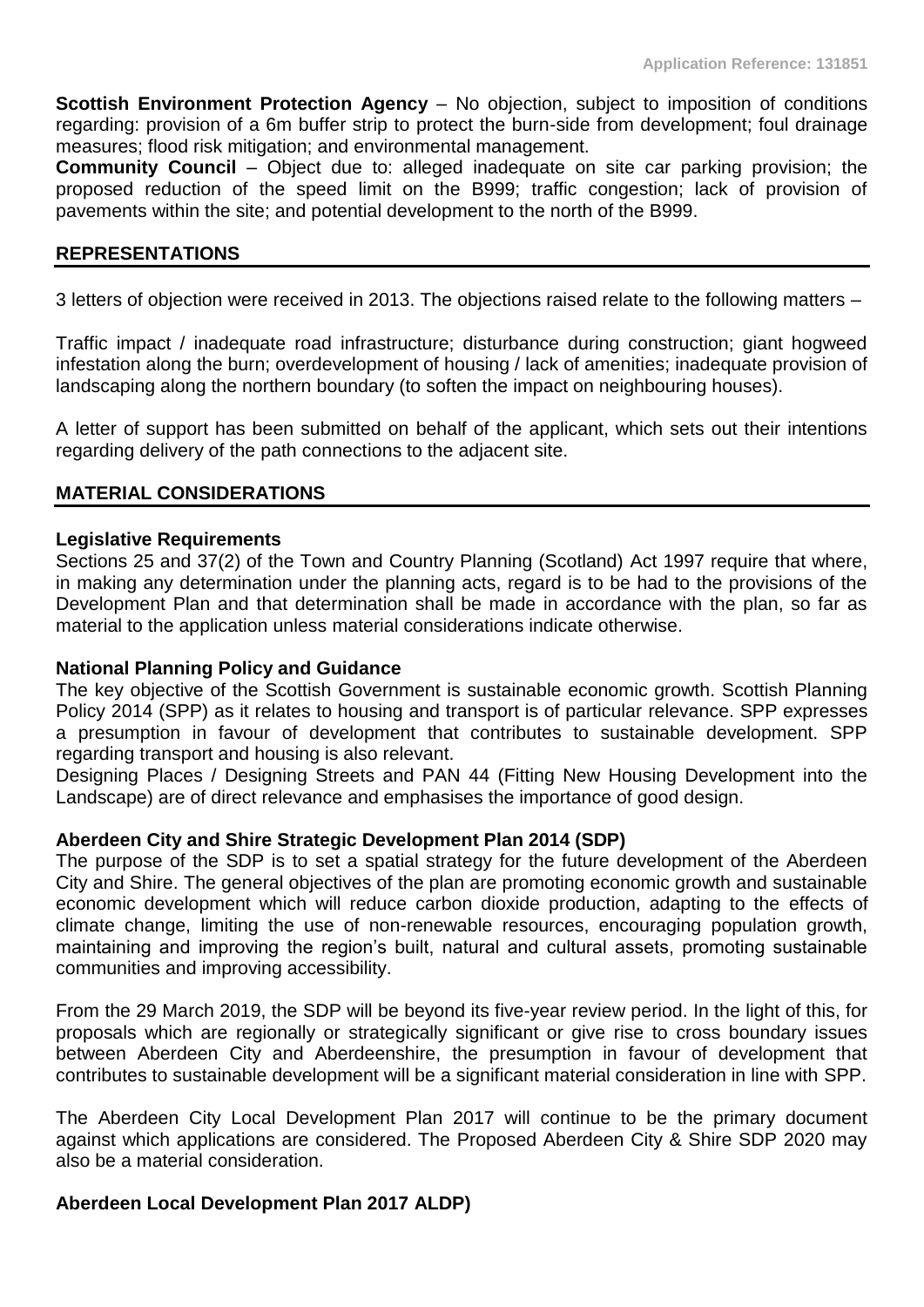The site lies within the eastern extremity of opportunity site OP10: Dubford, which is designated for development of 550 housing units in the period up to 2016. No housing allocation for this site is made for the subsequent local plan periods (i.e. 2017-20126, or 2027-2035).

The following policies are relevant :-

D1: Quality Placemaking by Design D<sub>2</sub>: Landscape H1: Residential Areas H3: Density H4: Housing Mix H5: Affordable Housing I1: Infra Delivery & Planning Obligation NE1: Green Space Network NE4: Open Space Provision in New Dev NE6: Flooding, Drainage & Water Quality NE8: Natural Heritage R7: Low & Zero Carbon Build & Water Eff T2: Managing the Transport Impact of Dev T3: Sustainable and Active Travel CI1: Digital Infrastructure

## **Supplementary Guidance and Technical Advice Notes**

The site lies within the Dubford Development Framework (DDF), which was approved by Committee in 2012 and confirms the suitability of the site, and adjacent land to the west, for residential and associated development in principle. It envisages pedestrian, cycle and vehicular connections between the application site and the land which has been developed to the west.

The following topic based guidance is also relevant :-

Transport and Accessibility Planning Obligations Affordable Housing Landscape Green Space Network and Open Space Flooding, Drainage and Water Quality Resources for New Development

## **Other Material Considerations**

Local Transport Strategy (LTS)- This encourages alternative transport modes in accordance with SPP objectives.

Proposed Aberdeen City & Shire Strategic Development Plan 2018 (PSDP)- This sets similar objectives to the SDP.

## **EVALUATION**

#### **Principle of Development**

In terms of assessment against the Strategic Development Plan, and notwithstanding the location of the site close to the administrative boundary with Aberdeenshire Council, the proposed development is not considered to be strategic or regionally significant and does not require consideration of cross-boundary issues. Subject to delivery of required sustainable travel links / environmental protection measures, the provision of housing on the site also accords with the sustainable growth aspirations of both the approved strategic development plan (SDP) and its intended replacement (PSDP).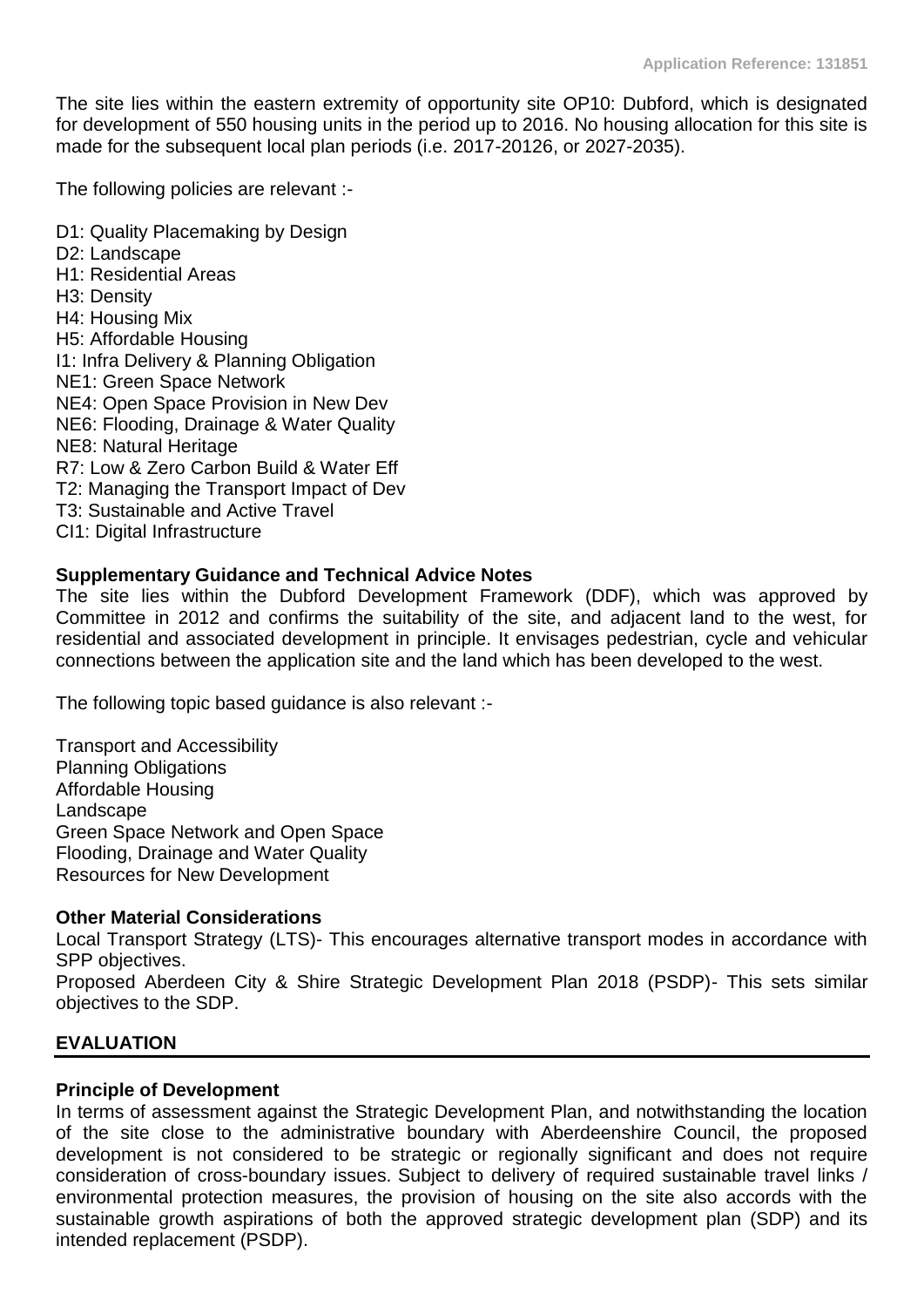The site has been allocated for housing development in the adopted local development plan, and a development framework for the development of it and the adjacent land to the west as housing has previously been approved by the Council. Therefore the principle of residential development is accepted.

It is recognised that the 550 housing unit allocation for the opportunity site (up to 2016) has been achieved by extant planning permissions on land immediately to the west and no housing allocation is made within the adopted local plan for the opportunity site for the current / future plan periods (i.e. 2017-20126, or 2027-2035). Furthermore, there is no shortfall in land supply within the Aberdeen housing market and the greenfield nature of the site and location in Bridge of Don is such that there is no wider strategic benefit to allowing housing development there (e.g. regeneration / landscape restoration). Notwithstanding these factors the proposal does not result in fundamental conflict with the existing land use zoning / opportunity site designation as housing land and the approved Development Framework. Subject to agreement between the applicant, the Council and the owner / developer of adjacent housing sites, the required infrastructure to support the development can potentially be provided and made accessible to prospective residents, in accordance with the objectives of local plan policy I1.

## **Land-Use**

In order to achieve a mix of uses in the wider development (in the interests of sustainable development and minimisation of traffic generation, and in accordance with the objectives of local plan policies T2 and CF2 and SPP), the approved Development Framework envisaged this part of the site would be of an entirely residential nature, with commercial uses envisaged on adjacent land to the west, which is not controlled by the applicant. Such non-residential uses remain to be provided within the wider development site. It is considered unreasonable to insist that such nonresidential uses are provided within the site, given the wider Framework. However, it is essential that pedestrian linkage is provided to the west in order that such facilities and existing further afield supporting facilities (e.g. schools / shops / bus stops) are accessible to residents of the proposed housing, all in the interests of sustainable development.

It should be noted that local plan policy does not specifically require that a mixture of uses or supporting facilities are delivered within such major greenfield housing release sites. In this specific case, the local plan OP10 designation makes no reference to the need for delivery of nonhousing uses within the wider site, other than open space / road / path infrastructure.

#### **Density**

The gross density of development proposed is approx. 25 units per hectare. The net density (excluding public open space, etc.) is about 34 units, which complies with policy H3. The extent of open space provision (approx. 1 Hectare) is considered to accord with policy NE4 and is suitably located within the site. These figures are considered acceptable in the context within which the site is located, being a suburban, mixed density development at the edge of the built area of the city, adjacent to the green belt boundary. The proposal is therefore not considered to be overdevelopment.

#### **Cumulative Impacts**

The OP10 designation envisages a total of 550 units being delivered for the whole of the opportunity site. Bearing in mind housing approvals on adjacent land to the west, the proposal would result in a potential overall total of around 650 units for the OP10 site. With the exception of strategic transport impact (addressed below) the potential cumulative impacts resulting from implementation of the combined developments at Dubford have been examined by the relevant consultees and are considered to be acceptable.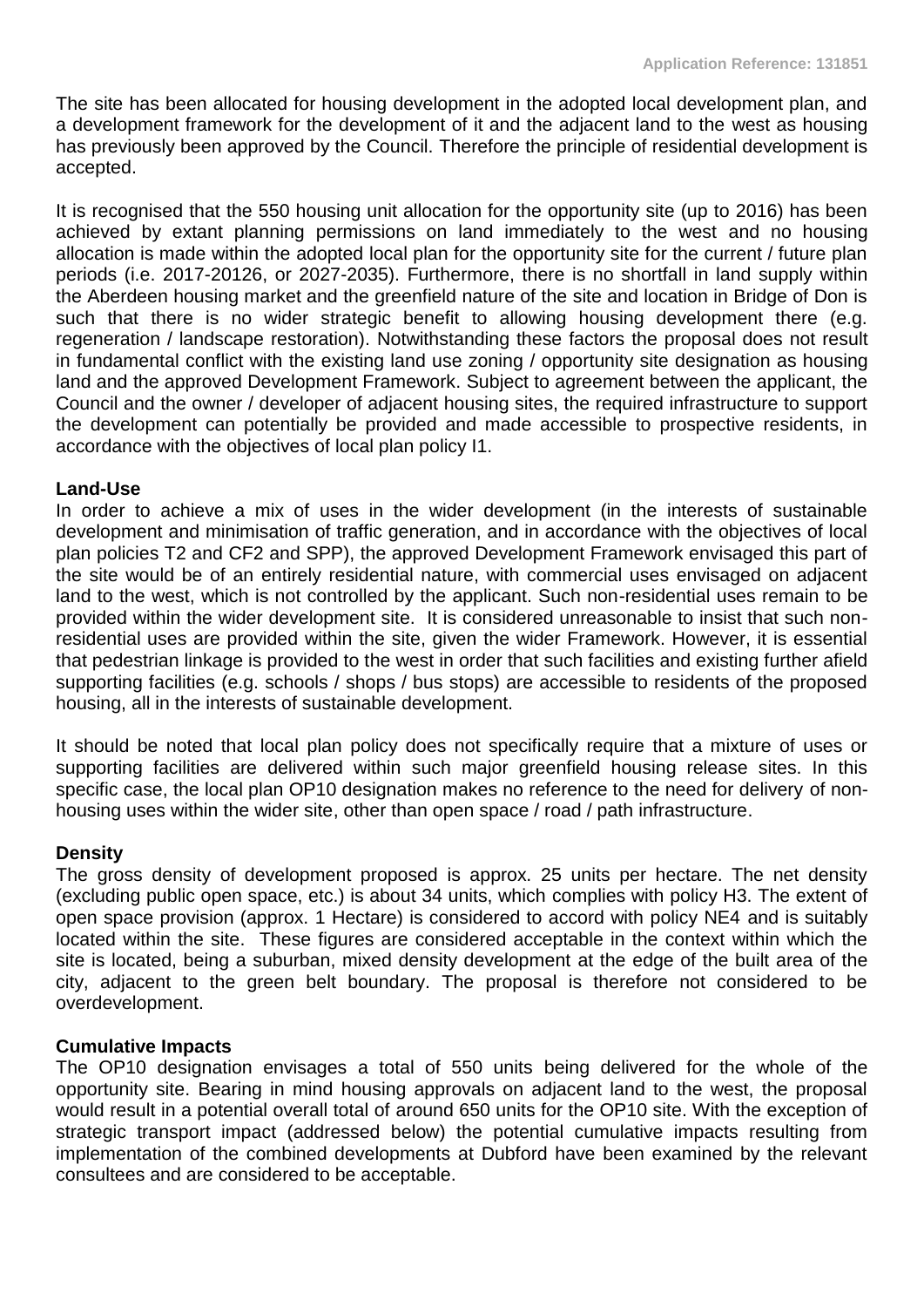## **Traffic / Access**

Compliance with the aspirations of local plan policies T2, T3, the Local Transport Strategy and the development framework is dependent on provision of the required off site pedestrian / cycle / vehicular links to land to the west, as this would provide safe routes to school, access to bus routes and other facilities planned within the Dubford area. Delivery of these links is a key issue given the desire to avoid unnecessary car dependency, the objectives of sustainable economic development and sustainable transport as expressed in SPP and the SDP / PSDP. Although ACC roads officers have requested imposition of a condition requiring a travel plan, it is considered that this would not be an enforceable / reasonable burden for a residential development and is a matter which is better addressed via an advisory note.

The Council's roads officers are satisfied that the traffic generation resulting from the development would have no insurmountable impact on the local road network. Provision of such off-site road infrastructure required can be secured by conditions / legal obligation and developer contributions relating to traffic impact. Following submission of a revised transport assessment, the potential wider strategic transport impact of the development has been assessed by roads officers and is considered to be acceptable. Sufficient information has therefore been submitted in order to address the strategic transport impact of the development and demonstrate that there would be no adverse traffic impact on the wider road network resulting from implementation of the development, notwithstanding the earlier decision to seek STF contributions.

Notwithstanding the comments of the Community Council, Roads officers are satisfied with the level of car parking provision on site, and with the internal layout and pedestrian facilities within the development, subject to agreement of minor road layout details. The proposed road access position is acceptable in terms of public safety. Provision of the secondary emergency access is not required at the outset of the development, and therefore does not preclude commencement of development at the site. If the application is approved a condition is recommended to require the provision of the secondary access from the B999 prior to 50 houses being occupied. Delivery of vehicular links to / from the west, as anticipated by the development framework, is considered not to be a reasonable requirement given that ACC roads officers are satisfied with the proposal as designed and given that path links are proposed.

## **Design / Layout**

As regards the layout and form of development envisaged, the proposal is considered to conform with the expectations of the Development Framework. The two-storey suburban nature of the development is in keeping with historic forms of settlement expansion within the wider Bridge of Don area and is appropriate to that context, notwithstanding the undeveloped land across the B999. Although the proposed development lacks a strategic buffer zone along the boundary with the B999 (which is the green belt boundary), this is not required / anticipated by the Development Framework and the development layout has been amended, during the application process, in attempt to create a suitable boundary treatment along this prominent approach to the city. It is considered that this boundary treatment would be further enhanced by the provision of a low stone dyke, in recognition of the rural context across the B999 and this is a matter that can be addressed by condition. The wider extent and disposition of open space within the site is considered to be appropriate, as it emphasises existing assets such as the burn and adjacent woodland and provides adequate screening at the northern and southern edges.

Although the urban form of the development would be heavily influenced by the road layout, some details of which remain to be resolved and could be required by condition, the standard of design is considered to be compatible with 'designing streets' and takes some account of 'designing places'. Thus it is considered acceptable in terms of policies D1 and D2. The proposed materials and finishes are compatible with those of the adjacent 'Barratt' development currently under construction. A mix of dwelling types and sizes would be provided in accordance with policy H4.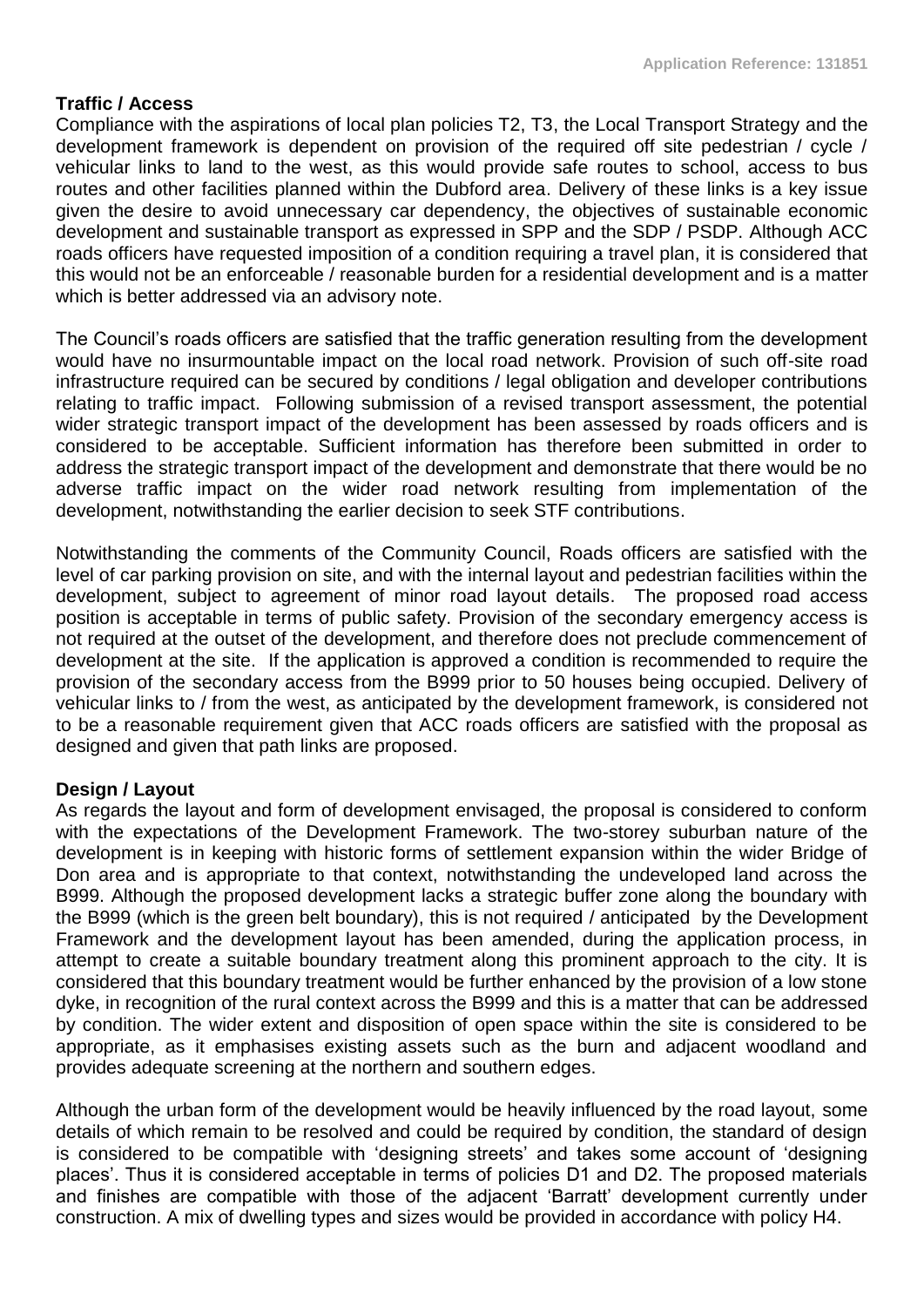## **Landscape / Wildlife Impact**

Implementation of the development will clearly result in landscape change, due to urbanisation. However, the existing nature conservation value of the site is limited due to its pre-existing use as farmland and the absence of woodland. A small part of the site contains native orchids which it is proposed to translocate within the site. Given that no housing development is proposed within the western edge of the site, which is designated in the LDP as green space network, there is no fundamental conflict with policy NE1. In the longer term, the natural heritage value of the burn-side would be enhanced by the proposed native woodland planting along its edge and within proposed public open space areas. In addition to providing open space of landscape benefit and allowing the development to integrate with its setting, in accordance with the objectives of PAN 44, such open space would also enable the translocation of native orchids which are present within the site and would be affected by the development. Subject to imposition of conditions, the proposal is therefore considered to accord with policies D6, NE1 and NE8.

## **Drainage / Flood Risk**

Although no drainage impact assessment has been submitted, this, and the details of SUDS can be required by condition The matter of flood risk associated with the Burn of Mundurno has been investigated through a Flood Risk Assessment submitted in 2013 and the findings of this FRA remain relevant to the current application site. The site layout includes provision of suitable space for SUDS features (i.e. detention basins). The development avoids encroachment of housing onto the functional floodplain of the Mundurno Burn and suitable SUDS would be incorporated within the open space, in accordance with the objectives of policy NE6. The layout has been amended in order to ensure that a suitable buffer area is preserved between the burn and the proposed housing, with intervening open space areas. SEPA have no objection to the development subject to conditions in order to protect the aquatic environment.

#### **Developer Contributions / Affordable Housing**

A range of contributions have been sought by the Council's advisors, which can be secured by legal obligation. Although the specific type and extent of affordable housing proposed is unclear. the applicant has no objection to on site provision - in accordance with the objectives of policy H5. It is anticipated that 15% of units proposed on site would be affordable (in accordance with the ratio achieved at the adjacent site). Although this is less than the 25% minimum figure specified in policy H5, it would accord with the expectations of the approved development framework and does not therefore justify refusal of the development. An additional financial contribution could be secured for off-site provision, subject to future negotiation.

#### **Objector Concerns**

The concerns regarding traffic impact are addressed above. The concern regarding alleged inadequate local road infrastructure can be addressed by condition, as the Council's road's officers have no objection. Reduction of the traffic speed limit on the B999 is desirable in the interest of public safety and can be achieved by implementation of road traffic orders separate from the planning process. Given that it is not in the interest of sustainable development to encourage overprovision of car parking; given the requirement to provide open space, SUDS and garden ground within the development; and in order to ensure adequate amenity for occupants and address environmental concerns, it is not considered appropriate to amend the development to address the Community Council's concerns regarding lack of car parking and footpaths.

No development is currently planned / applied for to the north of the site, or across the B999, and such land lies within the green belt as designated in the adopted local plan. The prospect of any future development there is therefore not a material consideration in determination of this application.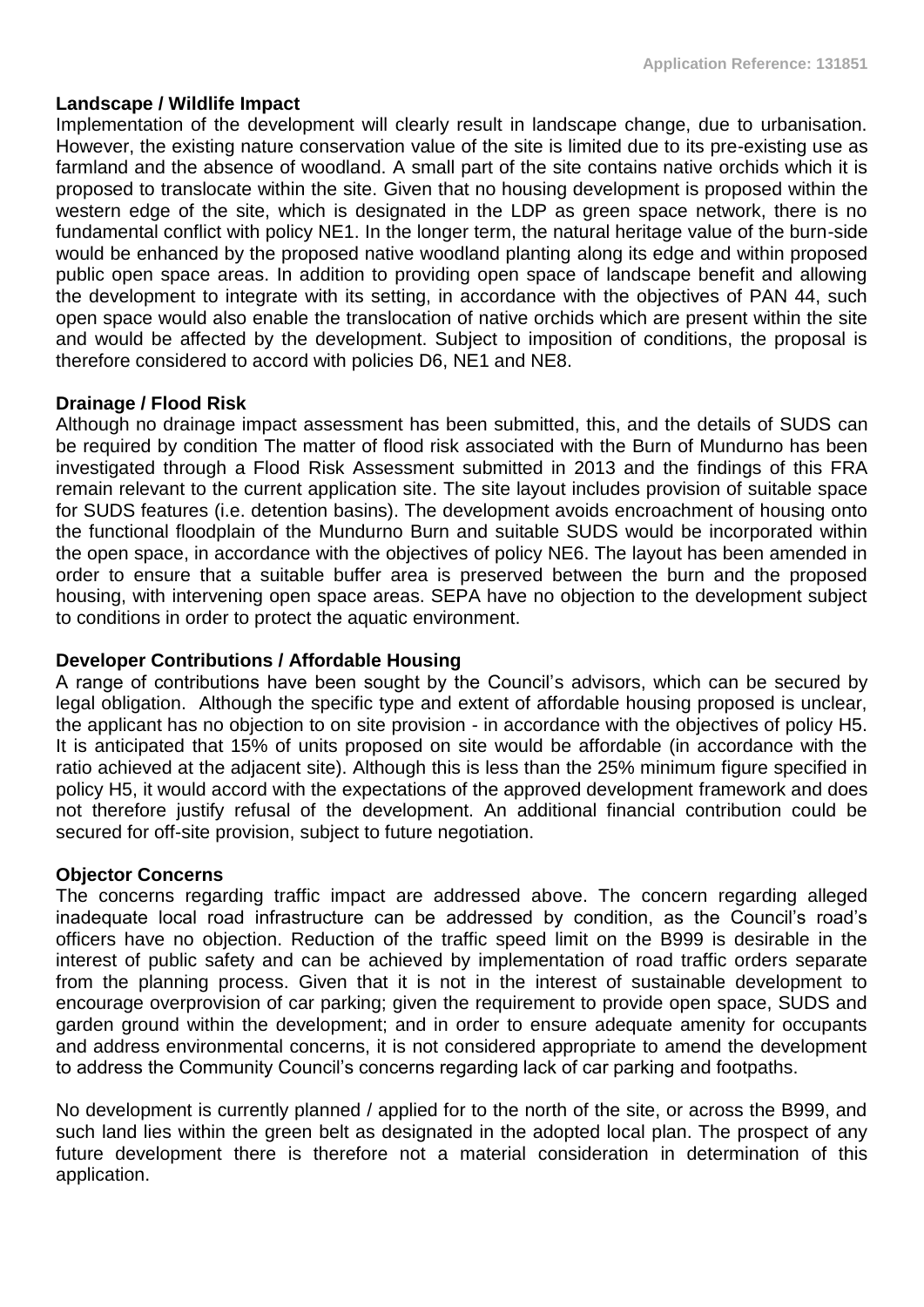The matter of control of giant hogweed on the site and adjacent land is primarily a matter for the existing landowners to address. This is not a matter for the planning authority to intervene in, as other statutory controls exist to address this concern.

Disturbance during construction is considered to be a transient matter that does not warrant imposition of planning conditions or refusal of the development. The Council has separate powers in relation to control of noise nuisance, should there be concerns expressed in relation to that during construction.

Whilst it is recognised that the wider Bridge of Don area is perceived as being deficient in terms of provision of amenities, the developer has agreed, in principle, to the provision of developer contributions to address the deficiencies identified by the Council's Developer Obligation advisor. Provided that the necessary off-site footpath and cycle links are delivered to allow prospective residents to sustainably access such facilities (e.g. schools, shops, community and sports facilities), it is considered that this is not a matter which warrants refusal of the application.

It is also considered that adequate buffer planting is proposed along the northern site boundary and condition could be imposed requiring details of and implementation of landscaping.

## **Conclusion**

The site has been allocated for housing development in the adopted local plan and a development framework for development of it and the adjacent land to the west has been approved. Subject to imposition of conditions and a legal obligation to control the detailed design of the development and address off site / infrastructure delivery issues, the proposal would accord with the development plan and the objectives of sustainable economic development set out in SPP.

## **Heads of Terms of any Legal Agreement**

On-site provision of affordable housing / related developer contributions for off-site provision, and developer contributions for enhancement of primary education, community facilities, healthcare, sports and recreation and libraries. A total figure of £449,800 is requested. An additional financial contribution of £54,000 is required for a proposed off site road improvement scheme at the Shielhill Road / B999 junction, to be delivered by ACC.

## **RECOMMENDATION**

Approve Conditionally & subject to a Legal Obligation to secure financial contribution to delivery of off-site road infrastructure, developer obligations and provision of affordable housing

## **REASON FOR RECOMMENDATION**

The site has been allocated for housing development in the adopted local plan and a development framework for development of it and the adjacent land to the west has been approved. Subject to agreement between the applicant, the Council and the owner / developer of adjacent housing sites, the required infrastructure to support the development can be provided. Conditions and a legal obligation are required in order to address amenity and public safety matters and to secure the required developer contributions and off-site road infrastructure.

Following the decision of the UK Supreme Court to quash the STF, the previous requirement to provide developer contributions to the STF is no longer relevant.

## **CONDITIONS**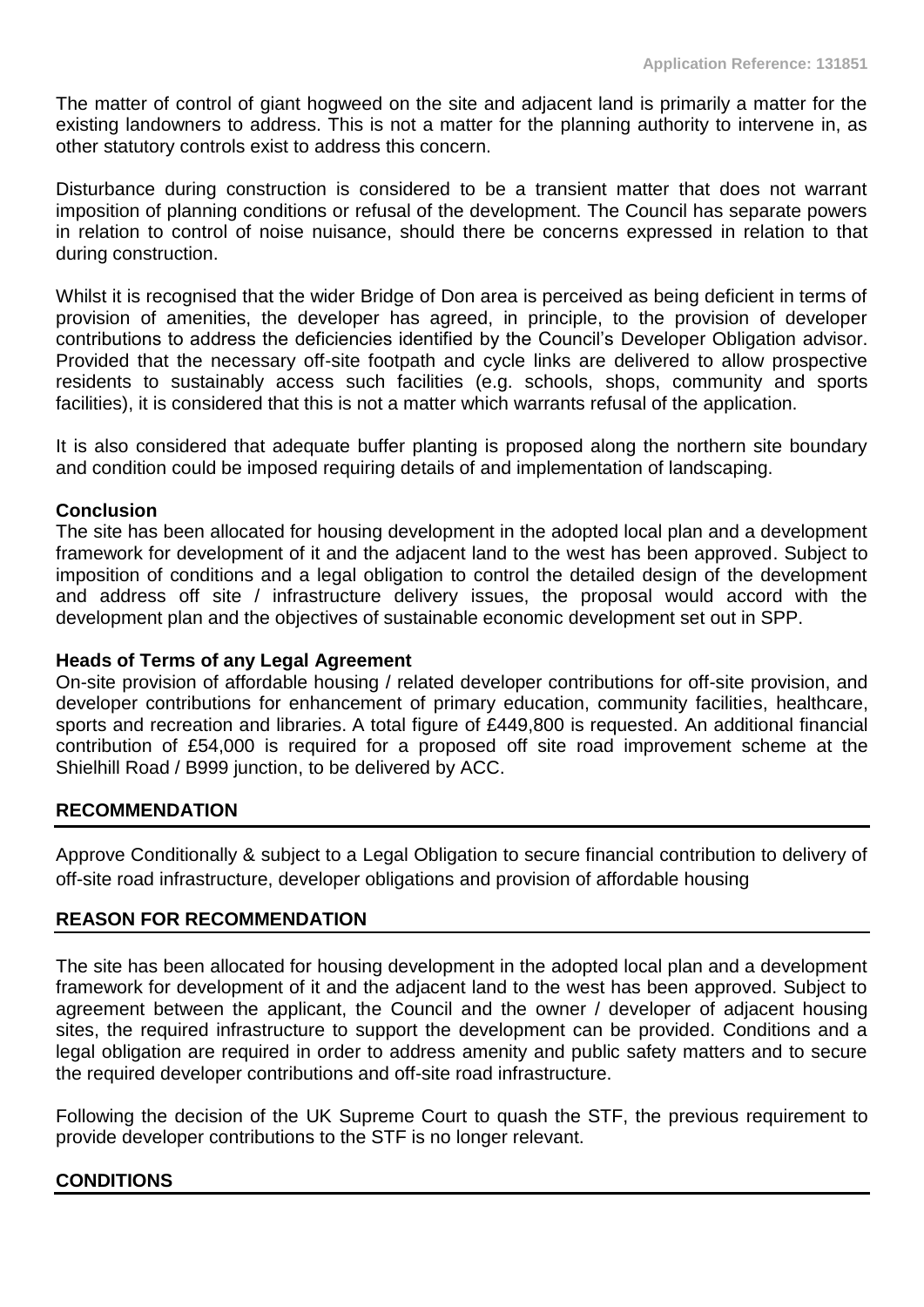## 01. Path Links

No development shall take place unless a scheme for the provision of proposed footpath / cycle links (together with associated bridge crossings over the Burn of Mundurno), to connect the proposed dwellings with the adjacent housing development under construction to the west of the site, and for provision of footpath and cycle connection to the site from Denmore Road, has been submitted to and approved in writing by the planning authority, or planning permission has been secured for such links. Thereafter none of the dwellings shall be occupied unless the said foot / cycle path links have been implemented in full. **Reason** - in the interests of pedestrian / cycle connection and sustainable development.

## 02. Site / Plot Boundaries

No development pursuant to this planning permission shall take place, nor shall any part of the development hereby approved be occupied, unless there has been submitted to and approved in writing by the Planning Authority, a detailed scheme of site and plot boundary enclosures for the entire development hereby granted planning permission. The dwellings hereby granted planning permission shall not be occupied unless the required boundaries have been implemented in full, unless the planning authority has agreed to vary such requirements. **Reason** - in order to preserve the amenity of the neighbourhood and protect the setting of the green belt / visual approach to the city.

#### 03. Buffer Strips

No development shall take place pursuant to this planning permission unless a site specific environmental management plan has been submitted to and approved in writing by the planning authority. This shall include site specific details for the protection of the watercourses including detailed site plans showing protection and mitigation proposals, and a site specific plan demonstrating a 6m buffer strip adjacent to all watercourses on site. All buffer strips shall be maintained free of development and construction activity during the construction and implementation of the development and thereafter shall be retained as a vegetated amenity area. No construction activity or development shall take place within buffer strips without the written agreement of the planning authority. **Reason** - in order to protect water quality and ecology.

## 04. Low Carbon / Water Efficiency

No development shall take place pursuant to this permission unless a scheme detailing compliance with the Council's ' Resources for New Development' supplementary guidance has been submitted to and approved in writing by the planning authority. The buildings hereby approved shall not be occupied unless any recommended measures specified within that scheme for the reduction of carbon emissions and to ensure water efficiency have been implemented in full. **Reason** - to ensure that this development complies with requirements for reductions in carbon emissions specified in the City Council's relevant published Supplementary Guidance document, ' Resources for New Development'.

## 05. Landscape

No development pursuant to the planning permission hereby approved shall be carried out unless there has been submitted to and approved in writing for the purpose by the planning authority a further detailed scheme of landscaping for the site, which scheme shall include indications of all existing landscape features on the land, and details of any to be retained, together with measures for the protection and translocation of the northern march orchids within the site in the course of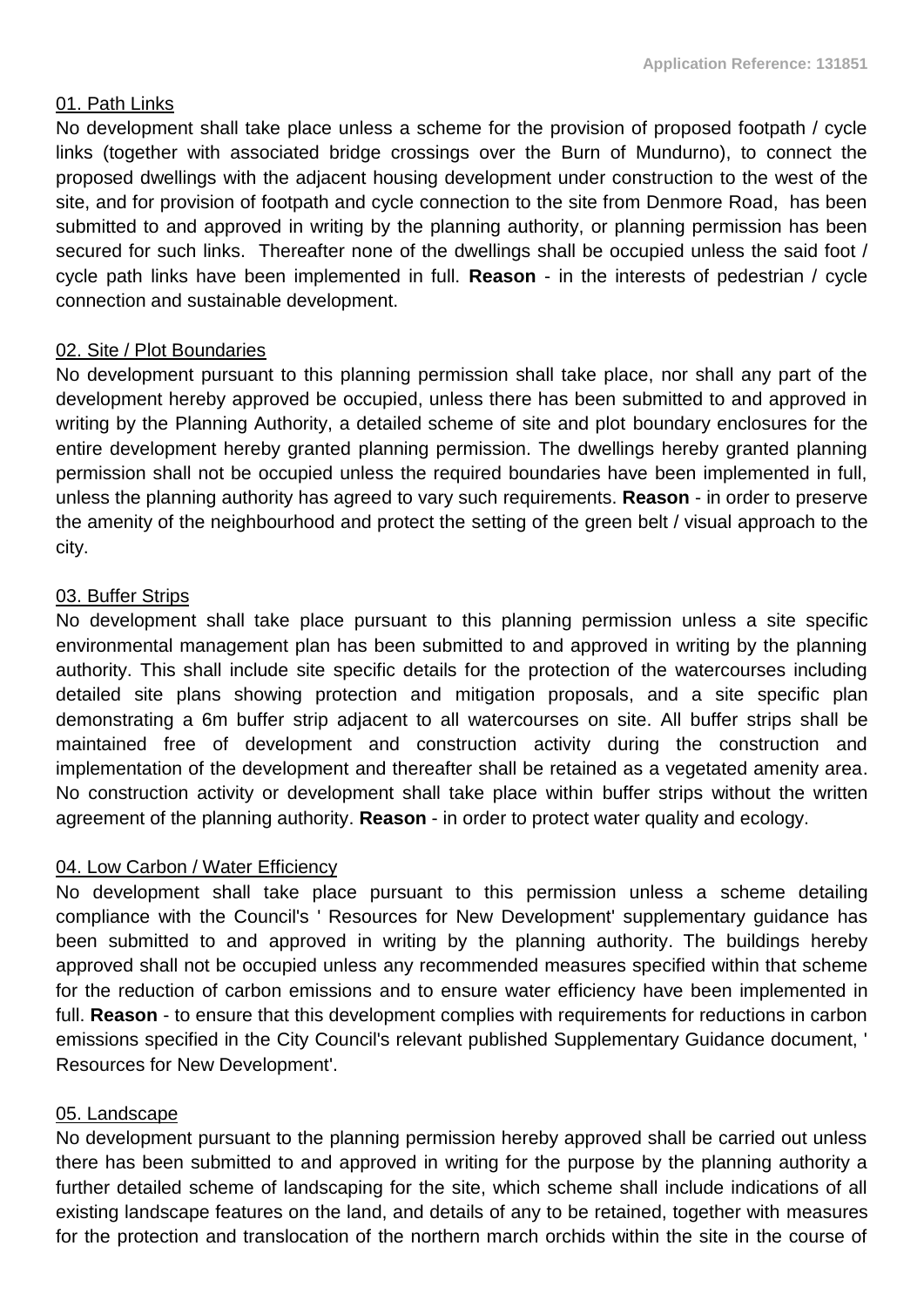development, and the proposed areas of tree/shrub planting including details of numbers, densities, locations, species, sizes and stage of maturity at planting. All planting, seeding and turfing comprised in the approved scheme of landscaping shall be carried out in the first planting season following the completion of the development. Any trees or plants which within a period of 5 years from the completion of the development die, are removed or become seriously damaged or diseased shall be replaced in the next planting season with others of a size and species similar to those originally required to be planted, or in accordance with such other scheme as may be submitted to and approved in writing for the purpose by the planning authority. **Reason** - in the interests of the amenity of the area.

## 06. Public Open Space

No dwellings hereby granted planning permission shall be occupied unless the areas of public open space (i.e. softscape, excluding private gardens, as identified on Drawing No.294/ P3 of the plans hereby approved, or such other drawing as may be subsequently approved) have been laid out in accordance with a scheme which shall be submitted to and approved in writing by the Planning Authority. No development pursuant to this planning permission shall take place unless a scheme detailing the manner in which delivery of the open space is to be phased, delivered and maintained has been submitted to and approved in writing by the planning authority. Such scheme shall include provision for a play area comprising at least five items of play equipment and a safety surface. **Reason** - in order to preserve the amenity of the neighbourhood.

#### 07. Flood Risk

No development, including land raising, or temporary construction works / site compounds, shall take place within the functional flood plain as shown on figure 3.4 of the flood risk assessment by Envirocentre, dated December 2013. Finished floor levels for all properties shall be a minimum of 600mm above the design flood level as reported in table 3.2 of the flood risk assessment by Envirocentre, dated December 2013. No development shall take place pursuant to this permission unless a detailed plan showing finished ground levels and floor levels for each property within the development has been submitted to and approved in writing by the planning authority. **Reason** - In order to minimise the risk of flooding.

## 08. Archaeology

No development shall take place within the application site, other than with the agreement of the planning authority, unless the applicant has secured the implementation of a programme of archaeological work which shall include post-excavation and publication work in accordance with a written scheme of investigation which has been submitted by the applicant and approved by the planning authority. **Reason** - in the interests of protecting / recording items of historical importance as may exist within the application site.

## 09. Emergency Access

No development shall take place unless a scheme for the provision of an emergency vehicle access route to serve the development and connect with an existing adopted road, has been submitted to and approved in writing by the planning authority. No more than 50 dwelling houses shall be occupied on the site unless the proposed emergency access road as detailed has been provided in accordance with this scheme and is fully operational. **Reason** - in the interest of public safety and provision of secondary emergency vehicle access.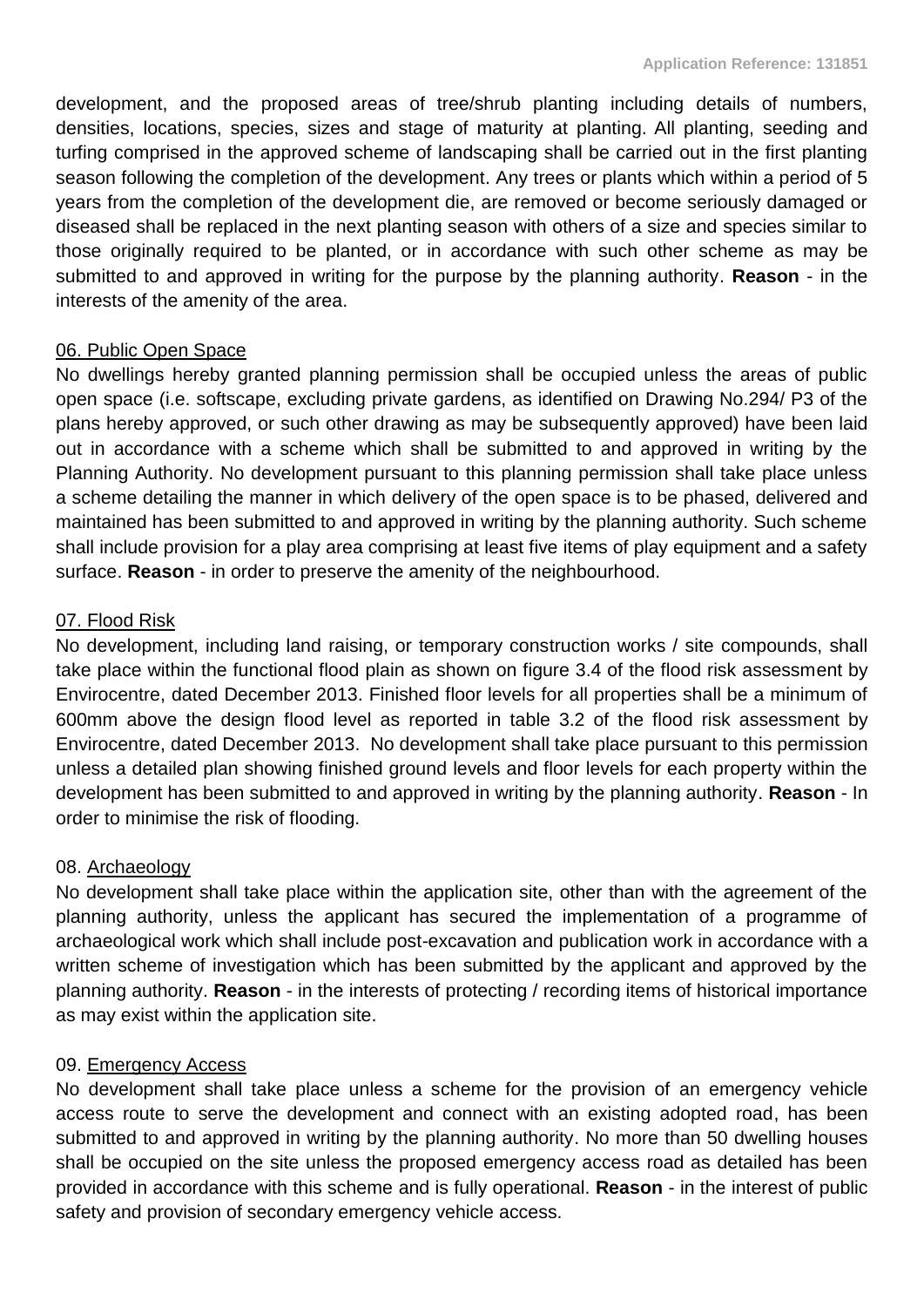## 10, Vehicle Charging

No development shall take place pursuant to this permission unless there has been submitted to and agreed in writing by the planning authority a scheme for provision of electric vehicle charging infrastructure for the site. Thereafter none of the dwellings shall be occupied unless the required infrastructure has been implemented for the relevant dwelling. **Reason** - In the interests of sustainable development.

## 11.Construction Method Statement

No development pursuant to this planning permission shall commence unless a detailed site specific construction method statement for the site has been submitted to and approved in writing by the planning authority. The method statement must address the temporary measures proposed to deal with surface water run-off during construction and prior to the operation of the final SUDS. Such statement shall be implemented in full for the duration of works on the site. **Reason** - in order to prevent potential water pollution.

## 12. SUDS

No development shall take place unless a scheme of all drainage works designed to meet the requirements of Sustainable Urban Drainage Systems has been submitted to and approved in writing by the Planning Authority and thereafter no part of the development shall be occupied unless the drainage has been installed in complete accordance with the said scheme. **Reason** - in order to safeguard water qualities in adjacent watercourses and to ensure that the development can be adequately drained.

## 13. Noise Mitigation

The dwellings hereby approved shall not be occupied unless the required noise mitigation measures, as detailed in the approved noise assessment have been implemented in full ( for each individual building), unless the planning authority has given prior written approval for a variation. **Reason** - in the interests of residential amenity.

## 14. Play Area

No dwelling hereby granted planning permission shall be occupied unless a Childrens' Play Area is completed, laid out and equipped as a play area in accordance with a scheme that has been approved in writing for the purpose by the Planning Authority, unless the planning authority has given prior written approval for a variation. The said area shall not thereafter be used for any purpose other than as a play area. **Reason** - in order to ensure the timeous provision of play facilities.

## 15. Foul Drainage

The dwellings hereby granted planning permission shall not be occupied unless a scheme for the connection to the public sewerage network has been submitted to and approved in writing by the Planning Authority and that the said scheme has been implemented. **Reason** - in the interests of public health and pollution prevention.

## 16. Car Parking

The dwellings hereby approved shall not be occupied unless provision has been made within the site for the off-street parking of motor vehicles for the specific dwellings in complete accordance